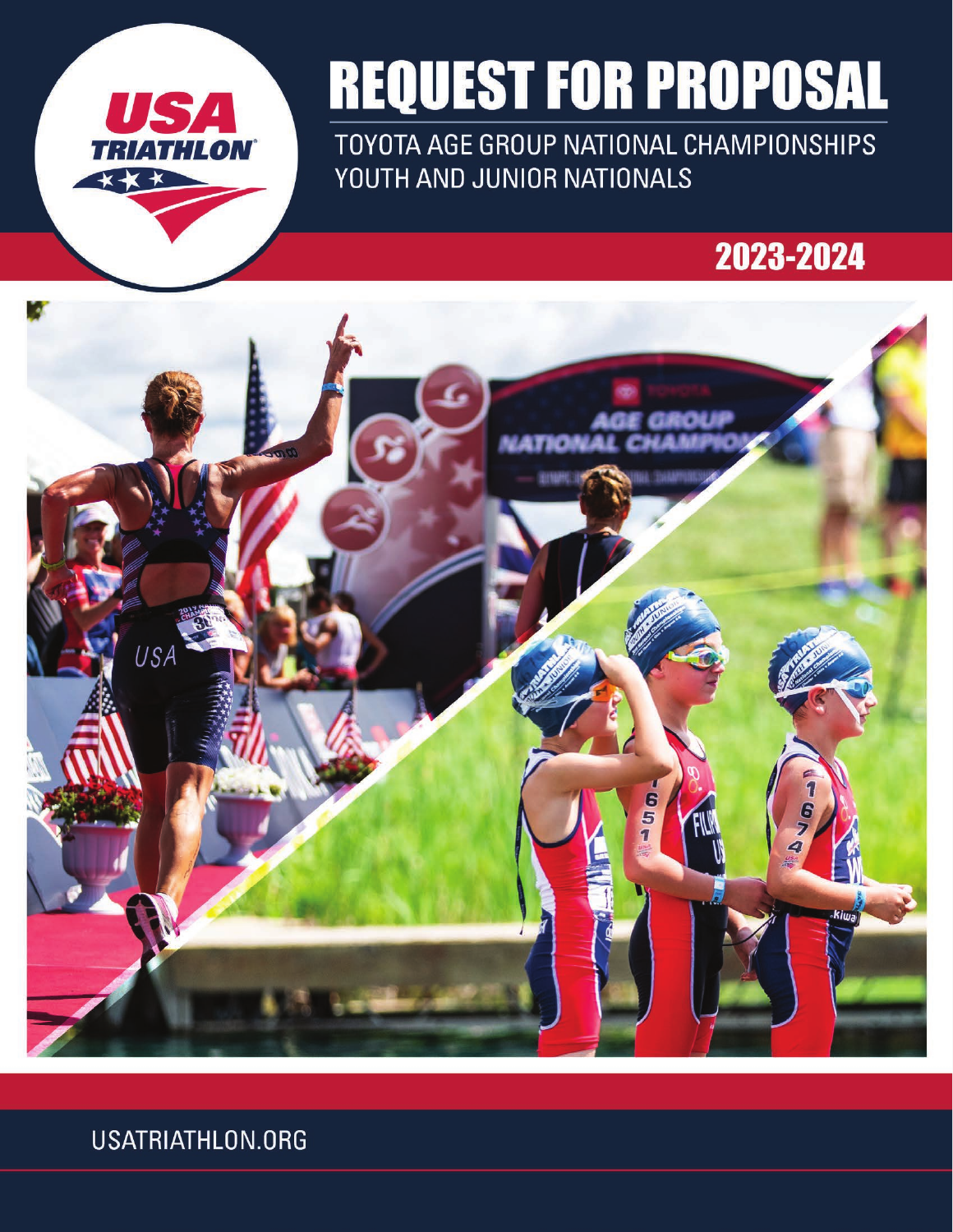## **HOST SITE PROPOSAL**

USA Triathlon (USAT) invites potential host organizations to bid on hosting the 2023 and 2024 Toyota USA Triathlon Age Group National Championships and Youth and Junior Nationals, which will now be combined as one event, welcoming over 6,500 athletes and 12,000 spectators. The comprehensive host requirements are contrained herein. The local organizing committee (LOC) chosen as host should place primary emphasis on the safety and quality of the event while also generating community interest and respectfully representing the USA Triathlon brand. USA Triathlon will own and operate the event and will effectively partner with the LOC and will lean on them for volunteers, permitting, managing key relationships, and securing community support at multiple levels. The economic impact of bringing this event to your community will be signifigant based on average household income of athletes, family and friends that travel alongside those competing, and average overnight hotel stays.

## **ABOUT USA TRIATHLON**

USA Triathlon (USAT) is the national governing body for the multisport disciplines of triathlon, duathlon, aquathlon, aquabike, paratriathlon, off-road and winter triathlon in the United States. USA Triathlon is a member federation of the U.S. Olympic and Paralympic Committee (USOPC) and World Triathlon, the international federation.

USAT coordinates and sanctions over 4,300 grass-roots and elite multisport events across the country. USAT's membership exceeds 400,000 and is comprised of athletes of all ages, coaches, officials, parents and fans striving together to strengthen multisport.

Our mission is to provide the resources required for all in the triathlon community to reach their full potential. The vision of USA Triathlon is to grow and inspire the triathlon community.

## **EVENT BACKGROUND**

In years past, Age Group National Championships and Youth and Junior Nationals have been treated as two separate events on back to back weekends. Beginning in 2023, we will now combine these events into one event weekend to maximize opportunities for all involved, including youth and adult. With this shift, the host site of this event will welcome over an estimated 6,500 athletes along with 12,000 spectators from across the United States for a three day multisport event consisting of the USA Triathlon Olympic Distance and Sprint Distance Age Group National Championships (amateur athletes ages 15 to upwards of 90 years of age) and the following events as a part of the Youth and Junior Nationals (over 1,000 youth athletes ages 7 to 19 years of age): non-draft, draft-legal, and mixed relay. The events will welcome participants from all fifty states to participate in this multisport event. In addition, there is an opportunity to add additional events depending on the venue.

The event will also consist of Packet Pick-Up, Expo, Athlete Briefings, Welcome Celebration, Awards Ceremony, Swim and Bike Coruse Familiarizations and Athlete Clinics among other items.

## **WORLD QUALIFYING STATUS**

World Triathlon is the International Federation for the sport of triathlon. It is the organization that chooses the sites of each world championship. The world championship is the event for which USAT qualifies athletes through the Toyota Age Group National Championships.

## **HISTORY OF THE USA TRIATHLON AGE GROUP NATIONAL CHAMPIONSHIPS**

|                                |               |             |                                |               | HISTORY OF THE USA TRIATHLON AGE GROUP NATIONAL CHAMPIONSHIPS |                               |               |  |
|--------------------------------|---------------|-------------|--------------------------------|---------------|---------------------------------------------------------------|-------------------------------|---------------|--|
| <b>YEAR</b><br><b>SITE</b>     | # OF ATHLETES | <b>YEAR</b> | <b>SITE</b>                    | # OF ATHLETES | <b>YEAR</b>                                                   | <b>SITE</b>                   | # OF ATHLETES |  |
| 1984  Bass Lake, CA  300       |               |             | 1998  Clermont, FL  1,000      |               |                                                               | 2012  Burlington, VT  3,500   |               |  |
| 1985  Hilton Head, SC  1,400   |               |             | 1999  St. Joseph, MO 1,000     |               |                                                               | 2013  Milwaukee, WI  4,300    |               |  |
| 1986  Hilton Head, SC  1,450   |               |             | 2000  St. Joseph, MO 1,050     |               |                                                               | 2014  Milwaukee, WI  5,780    |               |  |
| 1987  Hilton Head, SC  1,500   |               |             | 2001  Coeur d'Alene, ID  1,025 |               |                                                               | 2015  Milwaukee, WI  5,370    |               |  |
| 1988  Wilkes-Barre, PA  700    |               |             | 2002  Coeur d'Alene, ID  1,125 |               |                                                               | 2016  Omaha, NE  4,100        |               |  |
| 1989  Chicago, IL  900         |               |             | 2003  Shreveport, LA  1,200    |               |                                                               | 2017  Omaha, NE  3,700        |               |  |
| 1990  Hammond, IN  1,050       |               |             | 2004  Shreveport, LA  850      |               |                                                               | 2018  Cleveland, OH  5,450    |               |  |
| 1991  Hammond, IN  1,150       |               |             | 2005  Kansas City, MO  1,230   |               |                                                               | 2019  Cleveland, OH  4,400    |               |  |
| 1992  Cleveland, OH  895       |               |             | 2006  Kansas City, MO  900     |               |                                                               | 2020  Milwaukee, WI  Canceled |               |  |
| 1993  Hammond, IN  1,075       |               |             | 2007  Portland, OR 1,200       |               |                                                               | 2021  Milwaukee, WI  TBD      |               |  |
| 1994  Columbia, MD  975        |               |             | 2008  Portland, OR 1,100       |               |                                                               | 2022  Milwaukee, WI  TBD      |               |  |
| 1995  Chicago, IL  1,000       |               |             | 2009  Tuscaloosa, AL 1,100     |               |                                                               |                               |               |  |
| 1996  Mission Viejo, CA  1,050 |               |             | 2010  Tuscaloosa, AL 1,700     |               |                                                               |                               |               |  |
| 1997  Columbia, MD  990        |               |             | 2011  Burlington, VT  2,500    |               |                                                               |                               |               |  |

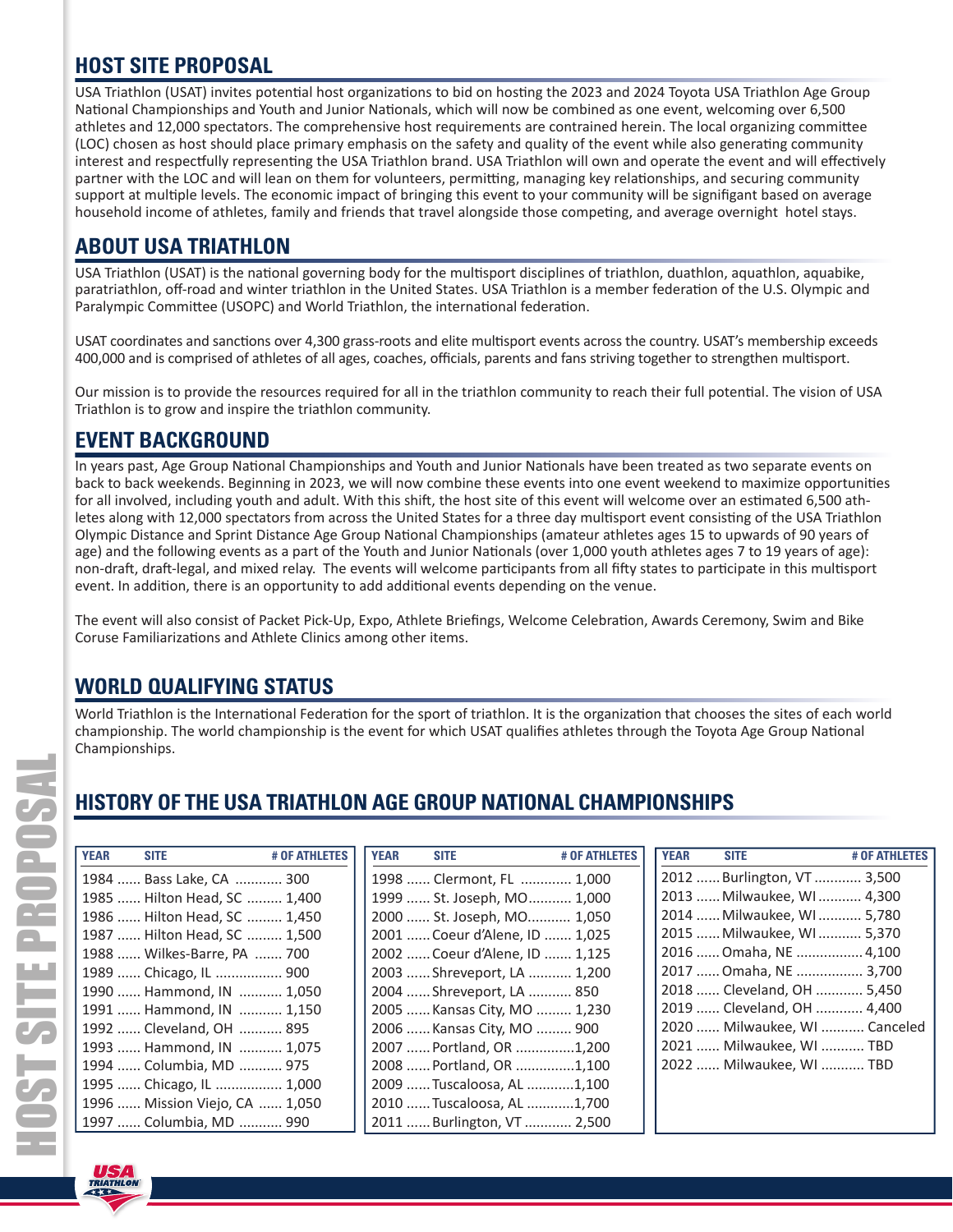## **EVENT DATES**

USAT and the LOC will work together to set the event date. To maximize participation and based on the dates of World Championships and Ironman Championship races, the event must take place in the last weekend of July or one of the first two weekends of August.

## **EVENT STRUCTURE**

**Thursday:** Packet Pickup, Expo

- **Friday:** Packet Pickup, Expo, Rules Briefing, Olympic-Dist. Bike Check-in, Youth and Junior Elite Races, Open Water Swim Competiton, Swim Familiarization
- Saturday: Olympic-Distance Age Group National Championships, Expo, Packet Pick-Up, Sprint-Distance Bike Check-In, USA Triathlon Town Hall Meeting, Olympic-Distance Awards Ceremony, Youth Age Group Races

Sunday: Sprint-Distance Age Group National Championships, Youth Mixed Relay Race, Expo, Sprint-Distance Awards Ceremony

\*Road Closure Estimates: Friday - 8 - 10 hours, Saturday - 11 - 13 hours; Sunday - 8 - 10 hours

## **PARTNERSHIP WITH THE LOC AND EVENT MARKETING**

USA Triathlon will work with the LOC to create and implement a marketing promotion centered on the event location. Such promotions may include special pre-event vacation packages, discounts on future vacation visits to the area, special athlete tours of historical or unique sites, attraction discounts, dining and sightseeing options, etc.

This event will be marketed throughout the United States by USA Triathlon. USA Triathlon will market the event through its print and electronic media outlets. For increased event recognition, the event will include a webpage, with links to all partners, sponsors and the host city CVB/Sports Commission.

Because USAT sees this as a partnership, the LOC's logo will appear in conjunction with all marketing, advertising and promotion for the event. The LOC reserves the right to review and approve all collateral material for the event prior to its production. The LOC also may use USAT's logo in conjunction with its printed information but only with approval from USAT.

## **USA TRIATHLON SITE SELECTION CRITERIA**

USA Triathlon will use the following guidelines in reviewing the proposal and in the selection process.

- Race Venue: Adequate space for swim start/finish, transition area, finish line, athlete recovery area, spectator viewing, parking, and race expo. Venue should not be more than 20-minute drive from hotels.
- Swim Course: Clean, scenic body of water, with temperatures ranging between 60F and 85F and minimal to no current. Water quality is a priority.
- Bike Course: Safe course with roads that are entirely closed to traffic and can accommodate athletes comfortably. Road conditions are good with minimal safety concerns.
- Run Course: Safe course that should be predominantly on paved roads, trails, or wide sidewalks.
- Weather: Moderate and reliable with minimal environmental threats
- Hotels: Should be able to service thousands of athletes plus staff , friends, family, spectators, and sponsors with ideal pricing between \$70 - \$225/night. USA Triathlon reserves the right to use their preferred housing partner to source rooms.
- Meeting space: to service a variety of events such as Rules Briefings (attendace ranging from 250 1200), Awards Ceremonies (25 - 1,500), and other possible ancillary activities. Ability to have a stage, seating, audio/visual, and food and beverages are must haves.

**OOKING AHEAD** LOOKING AHEAD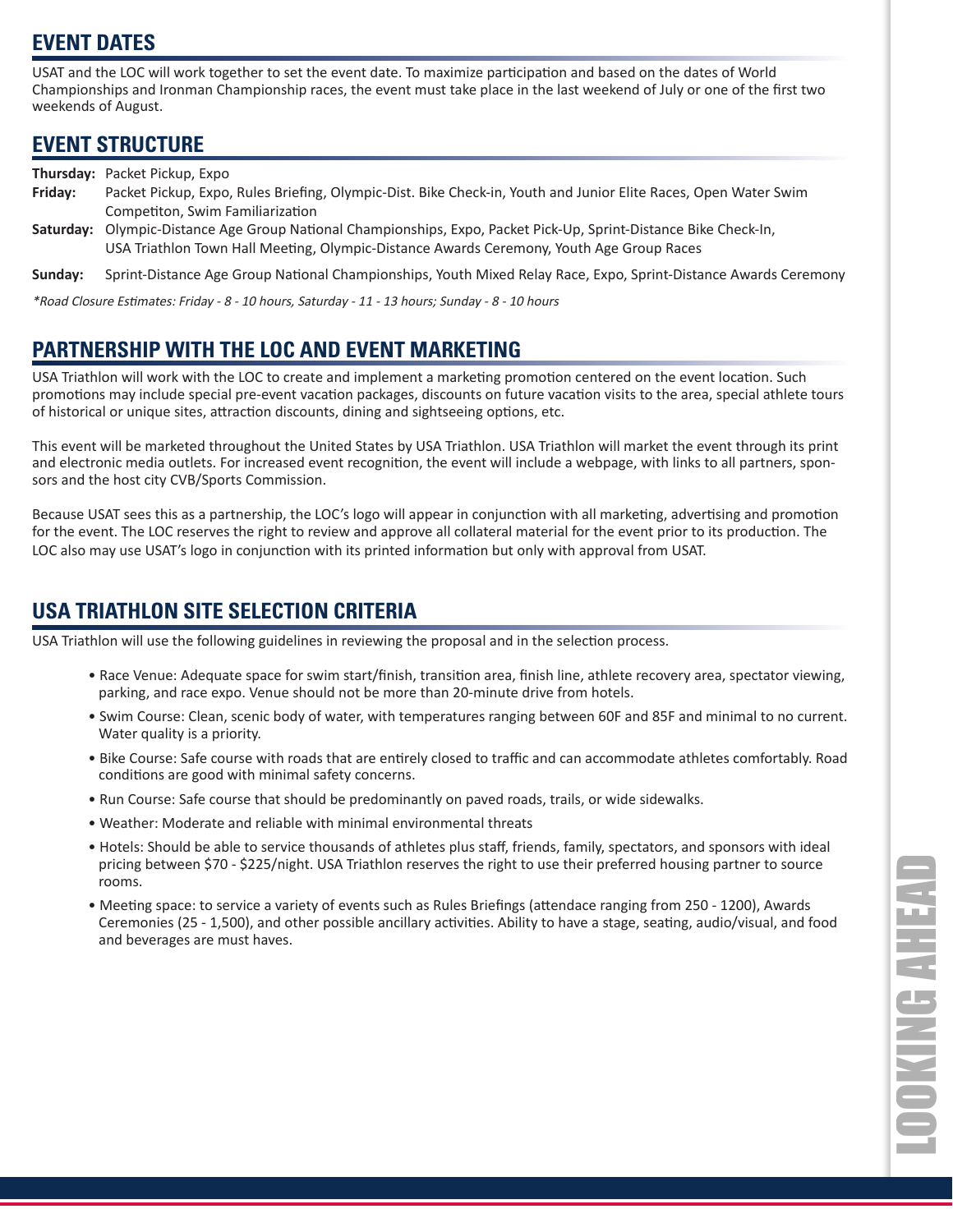## **COURSE DISTANCE REQUIREMENTS**

#### **YOUTH AND JUNIOR NATIONALS:**

| <b>EVENT</b>                                                                                    | <b>SWIM</b> | <b>BIKE</b>   | <b>RUN</b>     |
|-------------------------------------------------------------------------------------------------|-------------|---------------|----------------|
| Youth Age Group (Ages 7-10)                                                                     | 100 meters  | 5 kilometers  | 1 kilometer    |
| Youth Age Group (Ages 11-15)                                                                    | 200 meters  | 10 kilometers | 2 kilometers   |
| Youth Age Group (Ages 13-18)                                                                    | 300 meters  | 10 kilometers | 2.5 kilometers |
| Youth Elite (Ages 13-15)                                                                        | 375 meters  | 10 kilometers | 2.5 kilometers |
| Junior Elite (Ages 16-19)                                                                       | 750 meters  | 20 kilometers | 5 kilometers   |
| Mixed Relay (Ages 13-19)                                                                        | 250 meters  | 5 kilometers  | 1.2 kilometers |
| $*$ The ideal bike course is a E kilometer loop to easily assempted the various rase distances. |             |               |                |

\**The ideal bike course is a 5 kilometer loop to easily accomodate the various race distances.*

The Youth Age Group course requires various distances depending on age. The swim must be one lap while the bike and run can be up to two laps each if needed. The anticipated field size for this event is 800 athletes, although the field size is not capped.

The Youth and Junior Elite races will require a 375 meter swim course, 5 kilometer bike course and a 2.5 kilometer run course. Youth Elite athletes will complete one lap of the swim, 2 laps of the bike and 1 lap of the run. Junior Elite athletes will complete 2 laps of the swim course, 4 laps of the bike course and two laps of the run course. Depending on the space availability, the Junior Elite swim course may be set at 750 meters with athletes completing one lap. The anticipated total field size for this event is 300 athletes. The maximum size of each field is 75 athletes per international regulation.

The Mixed Relay event requires each team member completing one lap of the 250 meter swim course, 5 kilometer bike course and 1.2 kilometer run course before tagging off to their teammate who will do the same. This is a very unique event for triathlon, but also in the sense that it is a mixed gender competition. Depending on transition area space, upwards of 60 teams will compete in this event.

To ensure the safety of the athletes, complete road closures will be required for all races.

#### **TOYOTA AGE GROUP NATIONAL CHAMPIONSHIPS:**

| <b>EVENT</b>           | <b>SWIM</b> | <b>BIKE</b>   | <b>RUN</b>   |
|------------------------|-------------|---------------|--------------|
| Olympic-Distance       | 1500 meters | 40 kilometers | 10 kilometer |
| <b>Sprint Distance</b> | 7500 meters | 20 kilometers | 5 kilometers |

Swim: the ideal swim course should be one lap for each distance with minimal to no current.

Bike: the ideal bike course should be one lap for each distance. A two-lap bike course may be accommodated in extenuating circumstances.

Run: the ideal run course should be predominantly on pavement and one loop or out-and-back for each distance, if possible.

To ensure the safety of the athletes, complete road closures will be required for all races.

#### **LOC/HOST SITE BENEFITS**

Hosting a national championship provides exposure and financial rewards to the local organizing committee as well as the community. USA Triathlon has provided a breakdown of the financial impact of hosting an event of this caliber in the Economic Impact Projections section of this document. Additionally, revenue can be increased through obtaining local partners and sponsorships to purchase paid advertisements leading up to and through the event.

- Logo on all collateral materials for event
- Logos on event signage on site (provided by LOC)
- Public address announcements during the event
- Opportunity to host a virtual event through USAT's official virtual racing platform
- Promotion through USA Triathlon social media channels
- Promotion through USA Triathlon email marketing channels
- Opportunity to create a mutually agreeable branded #PowerWithin feature story
- Opportunity to create a mutually agreeable branded #PowerWithin video
- Exposition booth
- Premium insert into athlete pre-race goody bags or virtual goody bags
- Select representative of the Host Site may present awards to athletes and be official race starter
- Logo and event information on USA Triathlon Web Site www.usatriathlon.org
- Official press release
- VIP tent access for up to fifteen (15) designees, if applicable

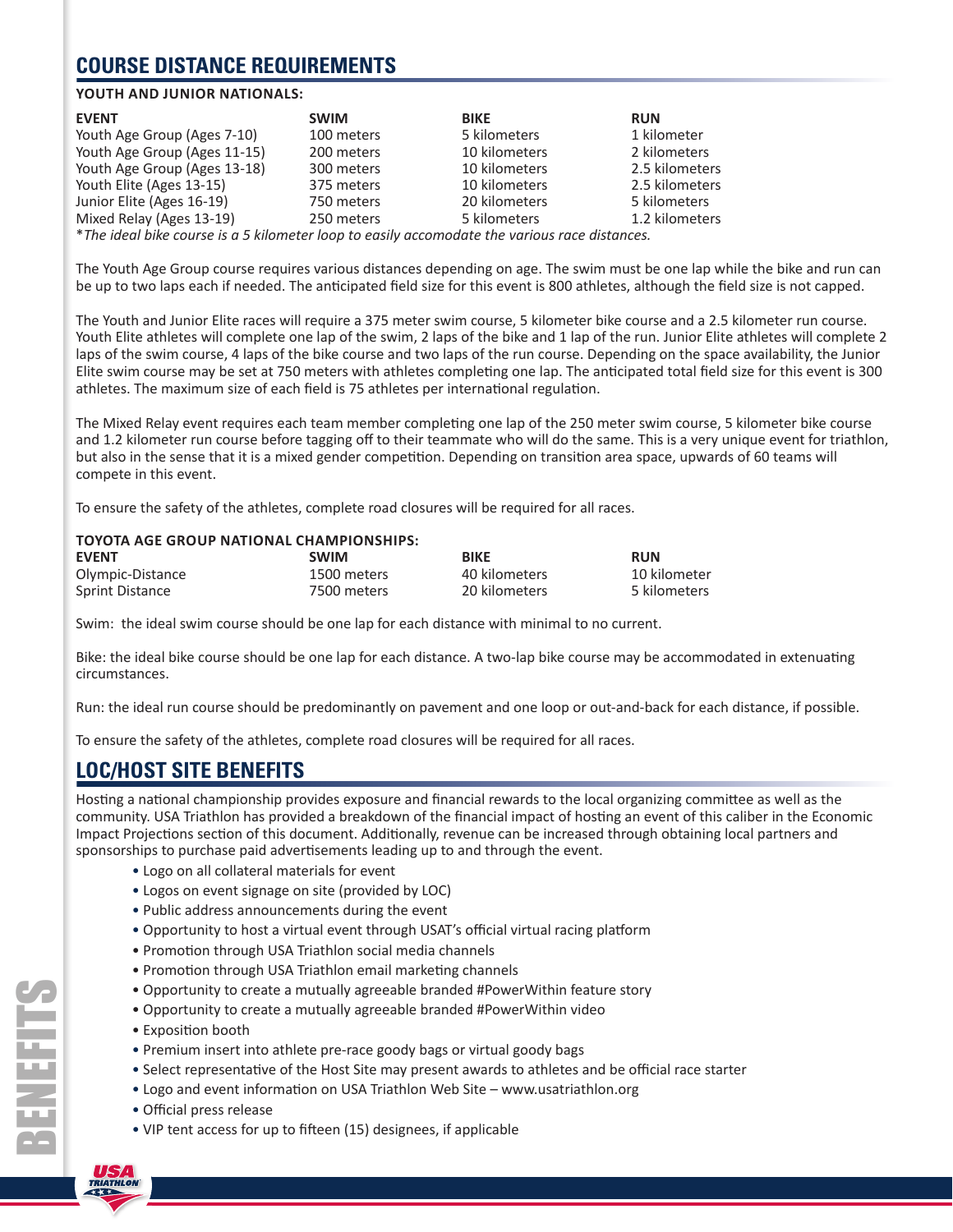## **ECONOMIC IMPACT PROJECTIONS**

**OUT-OF-TOWN PARTICIPANTS: 5,500 NUMBER OF DAYS: 3 AVERAGE DOLLAR AMOUNT OF SPENDING PER DAY: \$175**

#### **TOTAL: \$2,887,550**

**OUT-OF-TOWN SPECTATORS: 9,000 NUMBER OF DAYS: 3 AVERAGE DOLLAR AMOUNT OF SPENDING PER DAY: \$150**

#### **TOTAL: \$4,050,000**

**LOCAL PARTICIPANTS: 600 AVERAGE DOLLAR AMOUNT OF SPENDING PER DAY: \$75**

#### **TOTAL: \$45,000**

**LOCAL ADULT SPECTATORS: 2,000 AVERAGE DOLLAR AMOUNT OF SPENDING PER DAY: \$40**

#### **TOTAL: \$80,000**

## **TOTAL PROJECTED ECONOMIC IMPACT: \$7,062,550**

## **INVESTMENT BY THE LOC/HOST SITE**

**THE INVESTMENT IS THE TOTAL REQUIRED FOR EACH YEAR OF THE TWO-YEAR CONTRACTUAL AGREEMENT.**

- Rights Fee \$70,000 (\$35,000 per year)
- Lake/Park maintenance and upkeep for the event
- Course maintenance and course sweeping
- Logistic costs of the event (including the items below)
	- Permits and all costs associated with the permitting process
	- $-$  Police used for traffic control, road closures and security
	- Road closure costs
	- Traffic control costs
	- Fire Department used for EMS, on-water safety
	- Stairs/ramp for water entrance or exit if needed
- Medical Staff , Equipment and Supplies approximately 15-17 licensed medical professionals, medical director and two ambulances should be on site at all times, appropriate medical staffing on race courses
- Lifeguards, kayakers and water safety costs including any needed boat, kayak, and paddleboard rentals and staffing from the Police, Fire and/or Coast Guard
- Waste Management cost (trash) including recycling
- Volunteer support for event recruitment of over 700 volunteers to operate under the supervision of a Volunteer Coordinator
- Meeting Rooms/Banquet Halls for all event activities including stage, audio visual, staffing, and seating
- Expo space for 60+ vendors
- Community involvement and awareness to market and promote the event to the local community
- Temporary storage near the race site (1,500 sq. feet)
- Site-visit expenses (for two USA Triathlon representatives to visit the race site before the bid is awarded): Flight, Hotel, Rental Car
- Event Logistic Planning Travel Expenses 2 visits per year; 3 flights per visit, 3 hotel rooms per visit, 1 rental car per visit
- Race week Travel Expenses for USAT Staff 50 room nights, 5 round trip airline tickets, 5 rental cars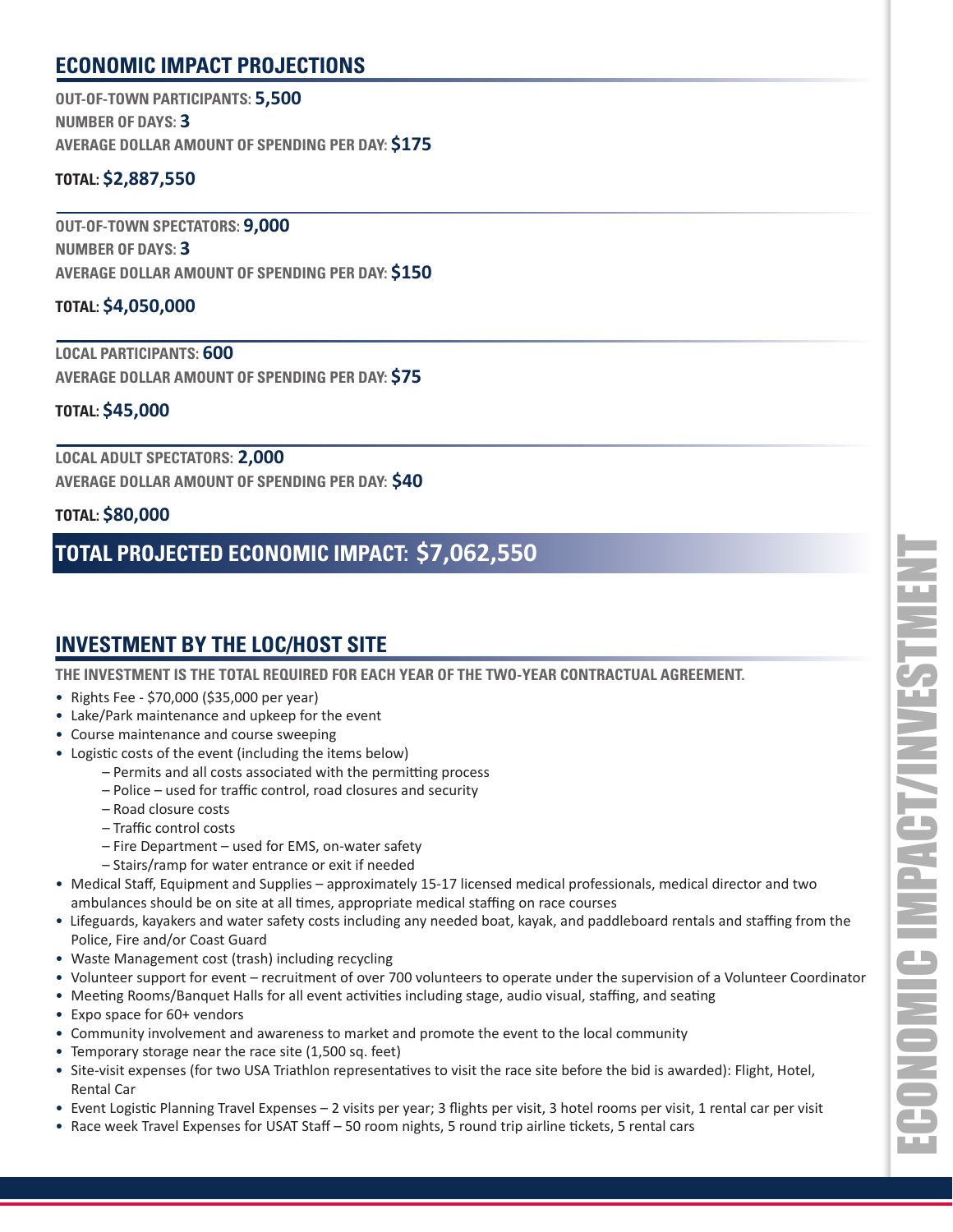## **PROPOSAL BID QUESTIONS**

The following are the items that should be included with your bid proposal. Please submit your bid proposal following the format below.

- **1. HISTORICAL / COMMUNITY SUPPORT / GENERAL**
	- a. Please include information as to why the event should be hosted by your organization including qualities that make your site unique.
	- b. Describe other events supported by your organization which demonstrate your ability to successfully host this event.
	- c. State any current triathlon race management affiliations you have or race directors you are aware of within a 120 mile radius.
	- d. Where does this event fit into the overall priority of sporting events to support?
	- e. Please confirm your willingness to comply with the SafeSport rules of the U.S. Center for SafeSport and USAT including training requirements.
- **2. VENUE AND COURSES**
	- a. Describe the area's terrain, lake surrounding, conditions of the roads and parking availability at site. b. Detail swim, bike, and run courses, as well as the proposed transition area with as much detail as possible.
- **3. FINANCIAL**
	- a. Please confirm your ability to accept the rights fee.
	- b. Please confirm your ability to accept the other investment obligations listed in the LOC Investment section.
	- c. Please present a fulfillment structure for the investment obligations. Outline how the LOC will fulfill the investment obligations for this event?
- **4. ACCOMMODATIONS**
	- 1. Host Hotel & Over-Flow Properties:
		- a. Detail the amenities of the property, example: Restaurant hours, swimming pool, workout facility, business center etc. b. Distance from hotel to venue(s).
		- c. Distance from hotel to primary airport.
		- d. Meeting room availability, banquet facilities, and associated square footage, etc. and proximity from host hotel.
- **5. TRANSPORTATION**
	- a. Airport (both international and domestic options)
	- b. What rental vehicle companies service the airport? Do you have any relationships with them? Do you have any relationships with local auto dealerships? Is there the volume to match demand for rental vehicles?
- **6. PLEASE GIVE A BRIEF DESCRIPTION OF THE TYPES OF EVENTS YOUR ORGANIZATION HAS BROUGHT TO THE COMMUNITY.**
- **7. WHAT LOCAL BUSINESSES MIGHT SUPPORT THE EVENT AND IN WHAT FASHION?**
- **8. PROMOTIONS/MEDIA EXPOSURE**
	- a. How does your organization plan to promote the event? b. What local media might cover the event? What is your relationship with each?
- **9. LETTERS OF COMMITMENT**
	- 1. Please provide a minimum of two letters of commitment:
		- a. Mayor/City Council,
		- b. Police, Fire/Rescue, Medical
		- c. Local Sports Commission/CVB
	- 2. Letter of Intent Signature by the President/CEO